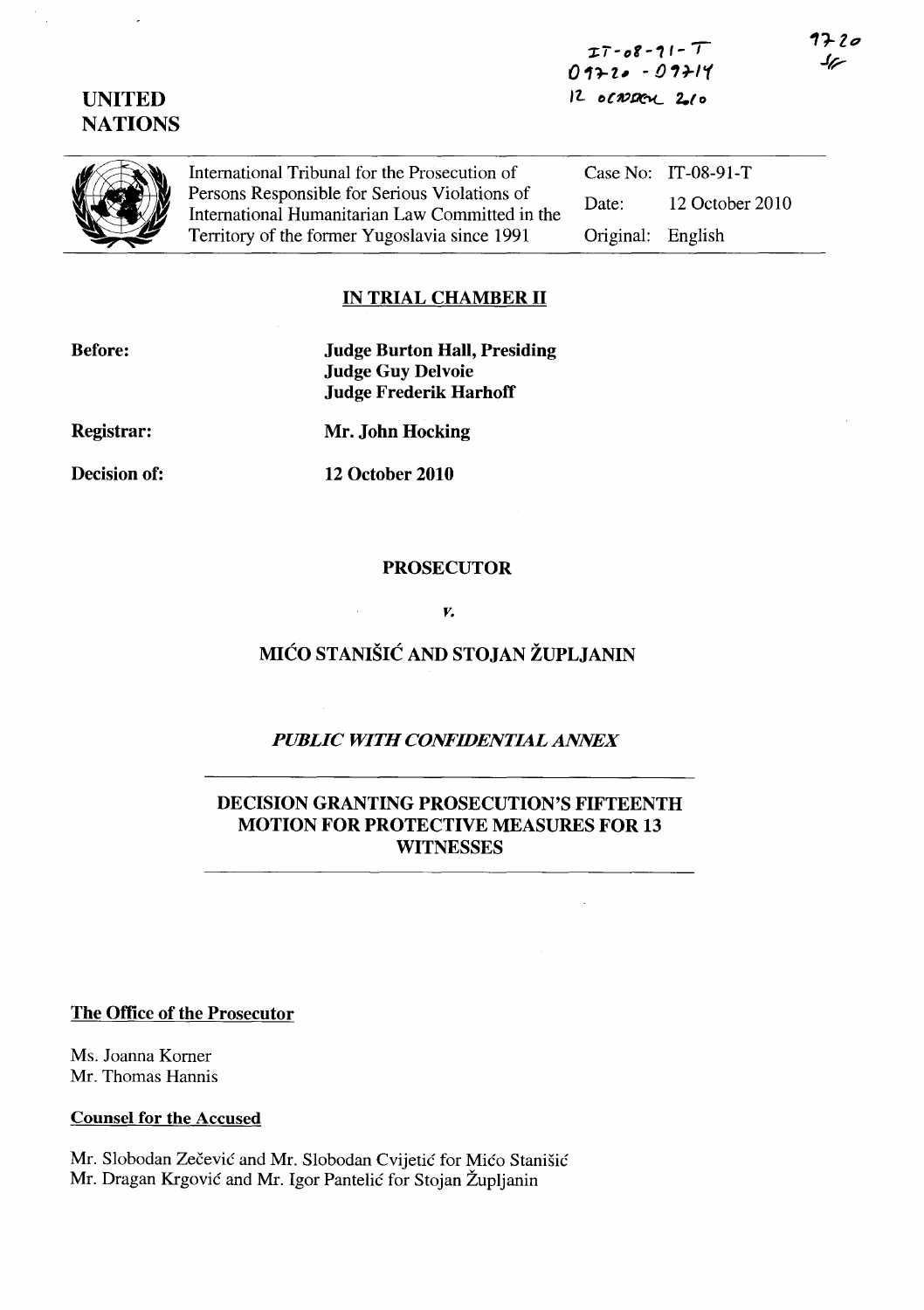**TRIAL CHAMBER 11** ("Trial Chamber") of the International Tribunal for the Prosecution of Persons Responsible for Serious Violations of International Humanitarian Law Committed in the Territory of the former Yugoslavia since 1991 ("Tribunal");

**BEING SEISED** of "Prosecution's fifteenth motion providing notification of protective measures applying to witnesses and victims", filed confidentially on 28 September 2010 ("Motion"), whereby the Prosecution notifies the Trial Chamber of protective measures granted to 13 witnesses-ST008, ST017, ST020, ST024, ST026, ST065, ST225, ST228, ST232, ST241, ST244, ST249 and ST251— by the pre-trial Chamber in this case before the joinder of Stojan Župljanin and other Chambers ("13 witnesses"), and requests the granting of additional protective measures for  $ST241$ ;<sup>1</sup>

**NOTING** that the Trial Chamber ordered expedited responses by 5 October 2010;<sup>2</sup>

**NOTING** that the Defence of Mico Stanisic did not respond within the time limit granted and the Defence of Stojan Župljanin ("Defence") stated orally that it takes no position on the Motion;<sup>3</sup>

**NOTING** that the Prosecution submits that the protective measures granted to the 13 witnesses in a number of previous proceedings "remain in force"; $\frac{4}{3}$ 

**NOTING** that the Prosecution requests that pseudonyms, including new ones, be assigned to the 13 witnesses:<sup>5</sup>

**NOTING** that the Prosecution specifically requests that additional protective measures of image and voice distortion be granted to ST241 whose evidence had previously been admitted with pseUdonym and under seal, pursuant to Rule 92 *his,* but who is expected to testify *viva voce* in the current proceedings;<sup>6</sup>

**NOTING** that with regard to ST26 and ST232, subject of a pending Prosecution motion to admit their evidence pursuant to Rule 92 *quater,<sup>7</sup>*the Prosecution requests that the use of pseudonym and an order prohibiting the publication of any identifying information will suffice to address the aim of the original protective measures, as they are still required; $8$ 

<sup>&</sup>lt;sup>1</sup> Motion, paras 3-15. See confidential annex.

<sup>2</sup> Oral Ruling, 1 Oct 2010, T. 15148.

<sup>3</sup> Oral Response, 5 Oct 2010, T. 15389-15390.

Motion, paras 3-15.

*<sup>5</sup> Ibid.* 

*<sup>6</sup> Id.,* para. 12.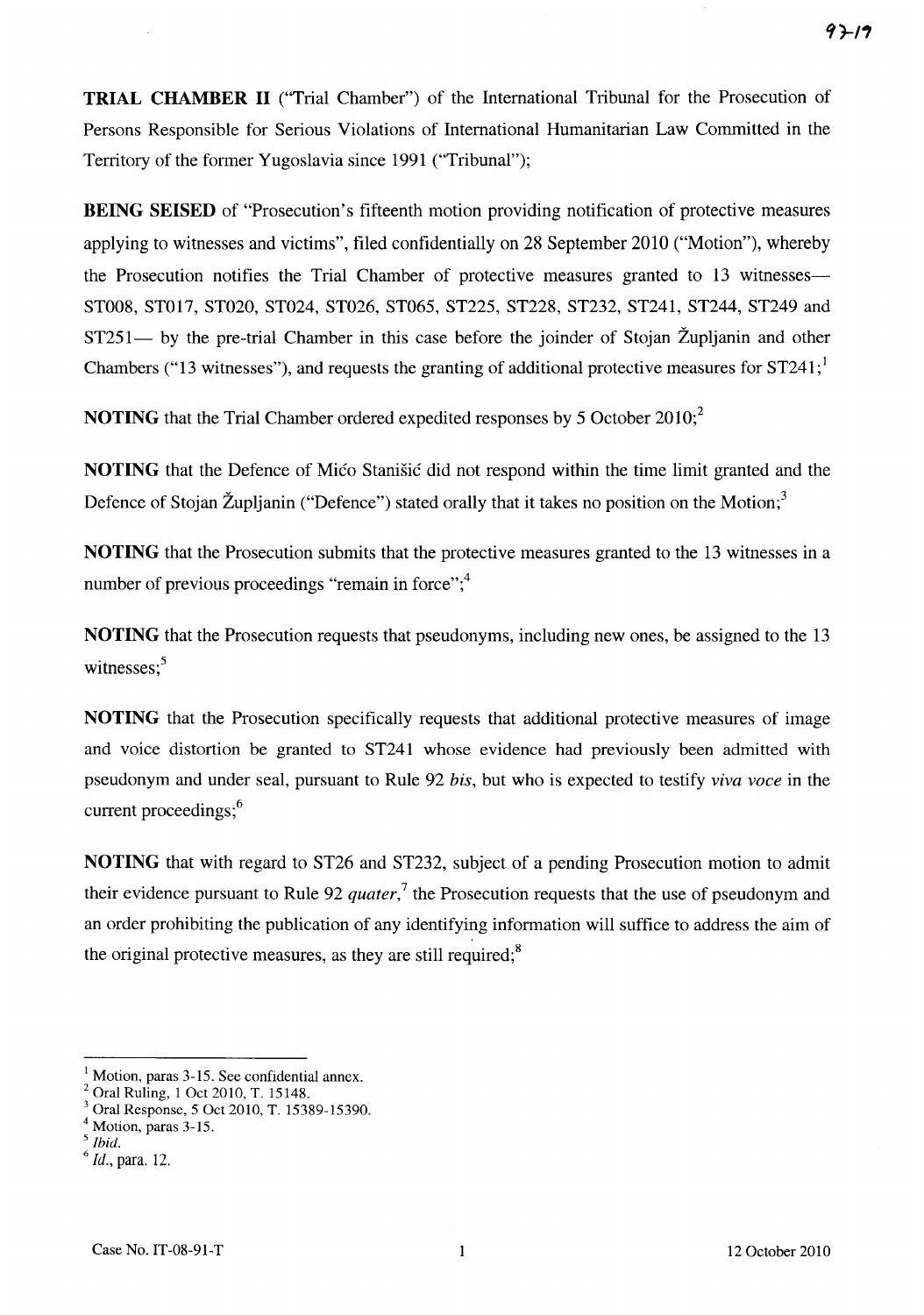**NOTING** the oral decisions with regard to ST251 and ST017, rendered on 8 October 2010<sup>9</sup> and 11 October  $2010^{10}$  respectively, granting the former pseudonym and image distortion, and the latter pseudonym and closed session;

**CONSIDERING** that pursuant to Article 22 of the Statute, the Tribunal shall provide for the protection of victims and witnesses through measures which protect their identity;

**CONSIDERING** that pursuant to Rule 75(A) of the Rules of Procedure and Evidence ("Rules"), the Trial Chamber may order appropriate measures for the privacy and protection of victims and witnesses provided that the measures are consistent with the rights of the accused;

**CONSIDERING** that in accordance with Rule 75(F)(i), the Trial Chamber shall continue to apply *mutatis mutandis* the protective measures granted to a witness in a previous proceeding before the Tribunal, until they are specifically rescinded, varied or augmented;

**CONSIDERING** that in the absence of any request to vary the protective measures already granted to the 13 witnesses,there is no reason for this Trial Chamber to vary the protective measures already granted;

**CONSIDERING** that the testimony of ST241 was admitted pursuant to Rule 92 *his* in previous proceedings but is to testify *viva voce* in the current proceedings, the additional protective measures of image and voice distortion are justified to uphold the protective measures currently in place;

**CONSIDERING** that it is more appropriate to rule on the protective measures suitable to ST026 and ST232 when deciding the Rule 92 *quater* Motion relevant to them;

**PURSUANT** TO Articles 21 and 22 of the Statute and Rules 54, 69 and 75;

**HEREBY GRANTS** the Motion in part;

<sup>7</sup> Prosecution's Motion for admission of evidence pursuant to Rule 92 *quater* with confidential annexes A, Band C, 20 September 2010 ("Rule 92 *quater* Motion").

<sup>8</sup> Motion, paras. 17-18.

Oral decision, 8 Oct 2010, T. 15673.

 $10$  Oral decision, 11 Oct 2010, T. 9 (livenote).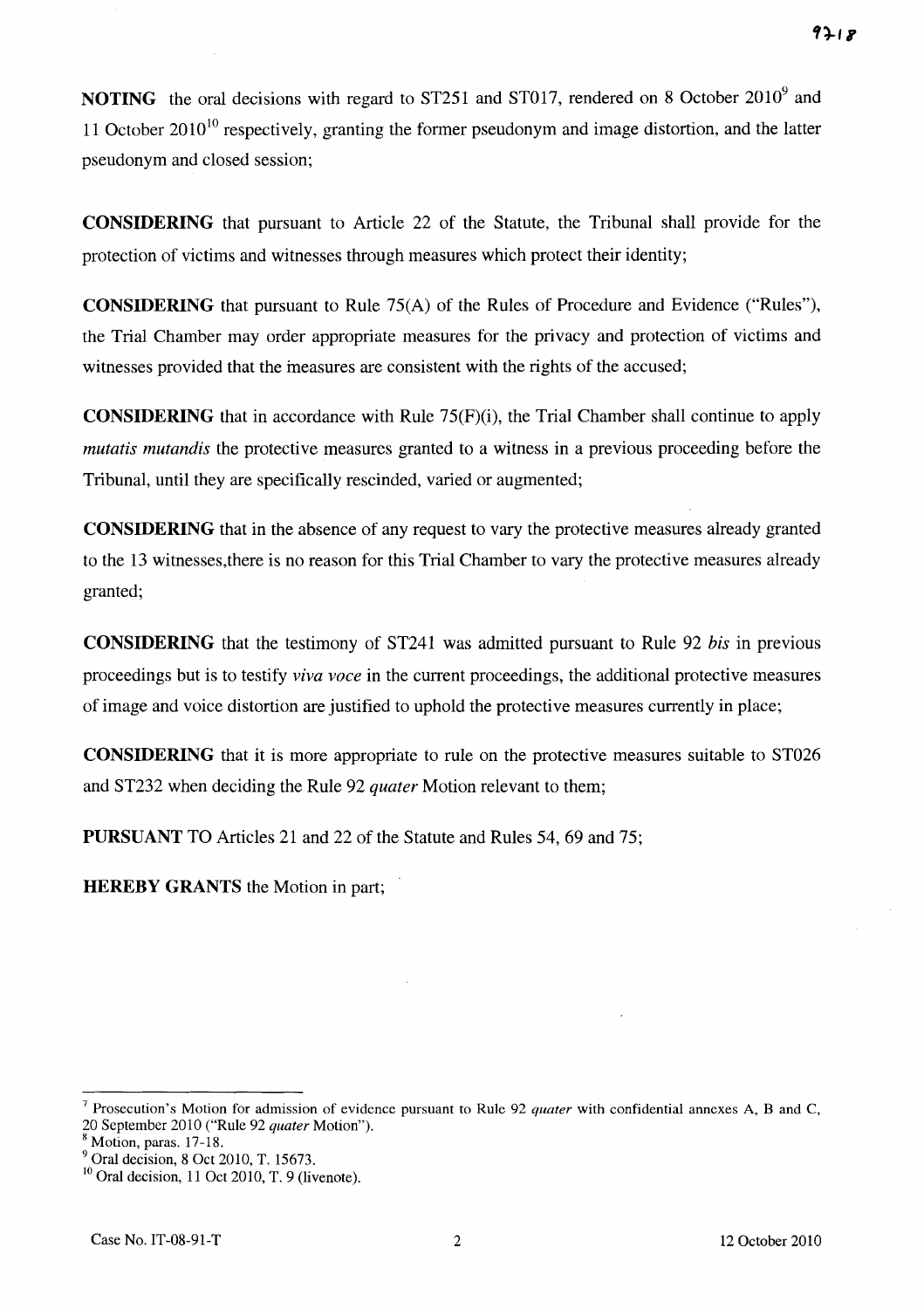**AFFIRMS** that the following protective measures, granted in previous proceedings as set forth below, shall apply to the following witnesses:

ST008: Pseudonym and image and voice distortion;

ST020: Pseudonym and closed session;

ST024: Pseudonym and closed session;

ST065: Pseudonym;

ST225: Pseudonym and closed session;

ST228: Pseudonym and closed session;

ST244: Pseudonym and image distortion; and

ST249: Pseudonym and image distortion;

**AFFIRMS** the oral decisions with regard to ST251 and ST017;

#### **ORDERS** the following:

- 1. ST241 shall be granted the additional protective measures of image and voice distortion;
- 2. The witnesses shall be given pseudonyms as indicated in the confidential Annex of this Decision, which shall be used whenever referring to the witnesses at trial and in related proceedings before the Tribunal and in discussions among parties;
- 3. The name, address, whereabouts of and identifying information concerning each of the witnesses identified in the confidential Annex of this Decision shall be sealed and not included in any public records of the Tribunal;
- 4. To the extent that the name, address, whereabouts or other identifying data of the witnesses identified in the confidential Annex of this Decision is contained in existing public records of the Tribunal, that information shall be expunged from those documents; and
- 5. The public and the media may not photograph, video-record or sketch or in any manner record or reproduce images of the witnesses identified in the confidential Annex of this Decision while they are in the precincts of the Tribunal

9717